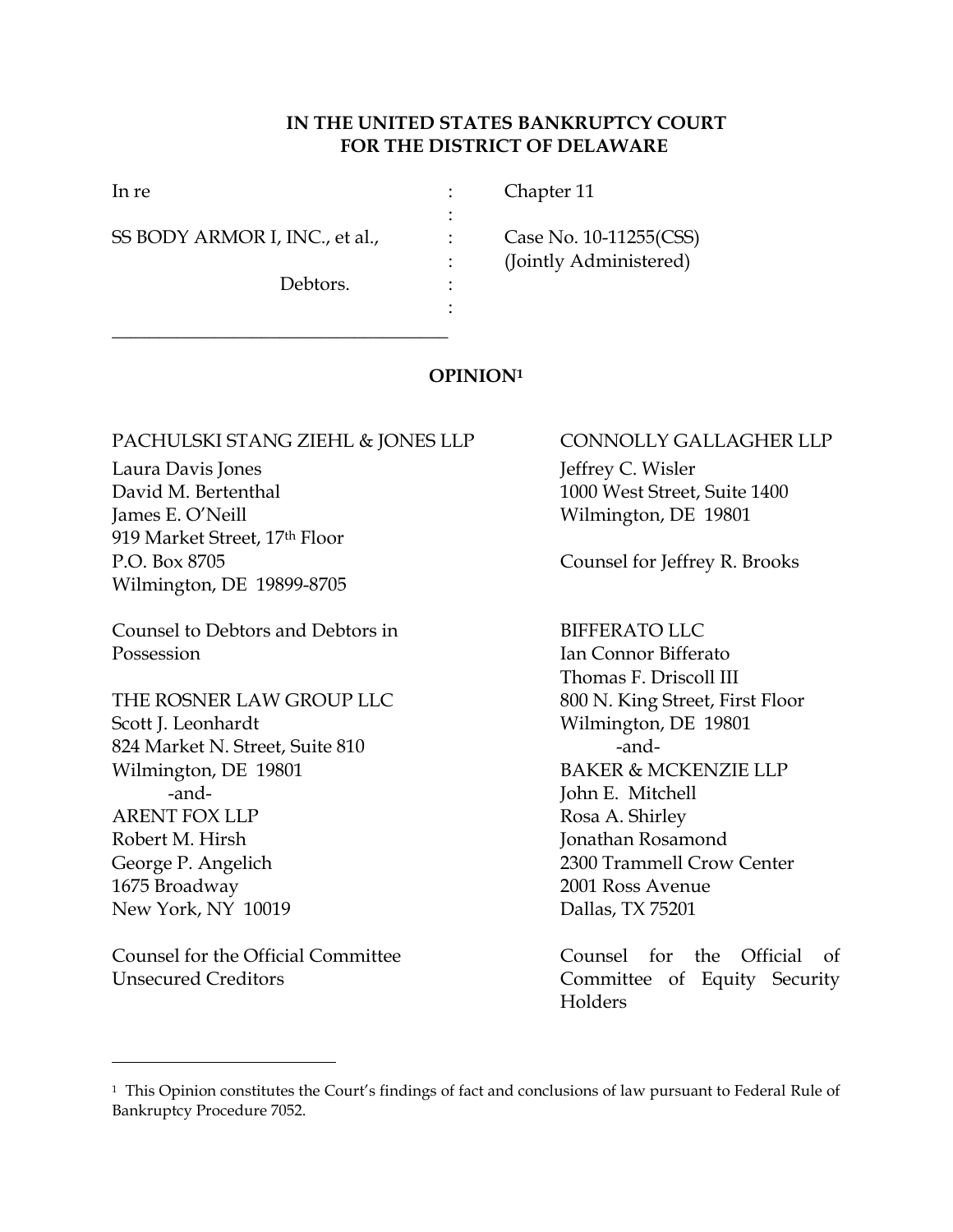CROSS & SIMON LLC REED SMITH LLP Christopher P. Simon Kurt F. Gwynne Kevin S. Mann 1201 Market Street, Suite 1500 P.O. Box 1380 Wilmington, DE 19801 913 Market Street, 11<sup>th</sup> Floor -and-Wilmington, DE 19899-1380 David Mason -and- 599 Lexington Avenue LOWENSTEIN SANDLER LLP New York, NY 10022-7650 Michael S. Etkin Roseland, NJ 07068

 $\overline{a}$ 

Sontchi, J. *Cleble Skill* 

65 Livingston Avenue Counsel for Khashayar Eynalhori

Counsel to Lead Plaintiffs D. David Cohen, Steven Wildstein Prescott Group Capital Dated: April 1, 2015 Management and Eric Lay

## **INTRODUCTION**

Before the Court is Jeffrey R. Brooks' (hereinafter "Jeffrey Brooks") *Motion for Relief from the Automatic Stay as Necessary to Enforce Delaware State Law Rights to Compel an Annual Meeting* (D.I. 2851) (the "Motion").2 Jeffrey Brooks seeks to file an action in the Delaware Court of Chancery to compel SS Body Armor I, Inc. to hold an annual shareholder meeting. As set forth in detail below, the Court finds that such action to compel an annual meeting is not barred by the automatic stay. The Court further finds that the oppositions to the motion, in effect, seek an injunction of any Chancery Court

<sup>2</sup> The Motion is supported by various shareholders: Khashayar Eynalhori (D.I. 2871), D. David Cohen (D.I. 2885), Steven Wildstein (D.I. 2886), Prescott Group Capital Management (D.I. 2887) and Eric Ley (D.I. 2890). The Motion is opposed by the above-captioned debtors and debtors in possession (D.I. 2866), the Official Committee of Equity Security Holders (the "Equity Committee"), the Official Committee of Unsecured Creditors ("Creditors Committee") (D.I. 2870), and Lead Plaintiffs (as defined below) (D.I. 2871). The Equity Committee originally filed a response (D.I. 2867) that neither supported nor opposed the Motion. However, at the hearing on the Motion, the Equity Committee affirmatively opposed the Motion. Tr. 16:2- 3; 67:7-17 (Mar. 19, 2015) (D.I. 2942).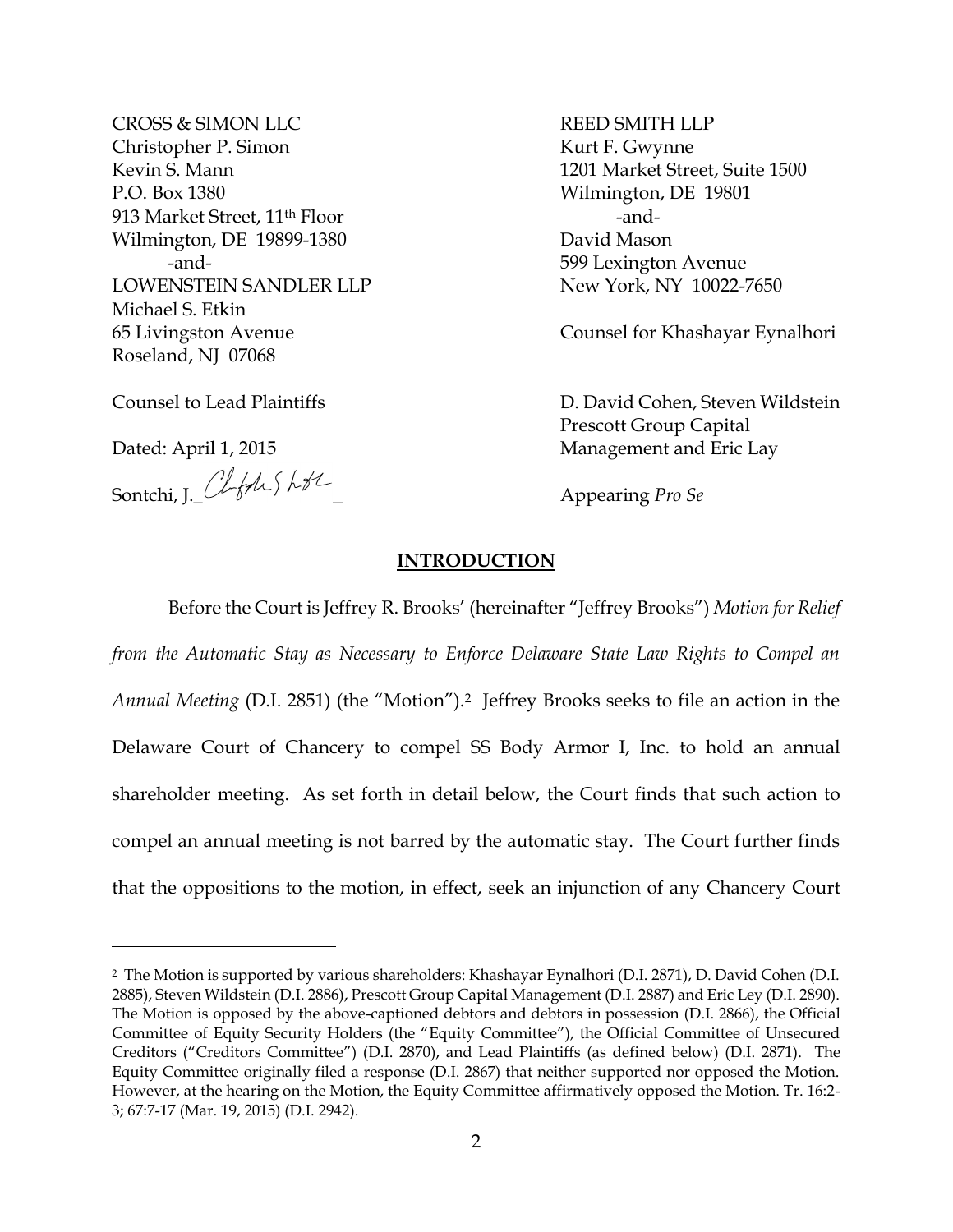action to compel a shareholder meeting and/or the shareholder meeting, which is procedurally deficient pursuant to Federal Rule of Bankruptcy Procedure 7001(7). As such, the Court will grant the Motion and overrule the objections.

### **JURISDICTION AND VENUE**

The Court has jurisdiction over this matter under 28 U.S.C. §§ 157 and 1334. Venue is proper in this District pursuant to 28 U.S.C. §§ 1408 and 1409. The bases for the relief requested herein are 11 U.S.C. §§ 105(a) and 362(d), as supplemented by Rule 4001 of the Federal Rules of Bankruptcy Procedure and Rule 4001-1 of the Local Rules of Bankruptcy Practice and Procedure of the United States Bankruptcy Court for the District of Delaware. This is a core proceeding pursuant to 28 US.C. § 157(b)(2)(G) and this Court has the judicial power to enter a final order.

#### **FACTS**

#### **A. General Background**

On April 14, 2010, SS Body Armor I, Inc. ("SS Body Armor") and its debtor affiliates (collectively, the "Debtors") filed voluntary petitions for relief under chapter 11 of the Bankruptcy Code. Thereafter, the Office of the United States Trustee appointed the Creditors Committee and the Equity Committee.

In October 2011, Judge Walsh entered an order authorizing the Debtors to sell substantially all of their assets. The asset sale closed on October 31, 2011.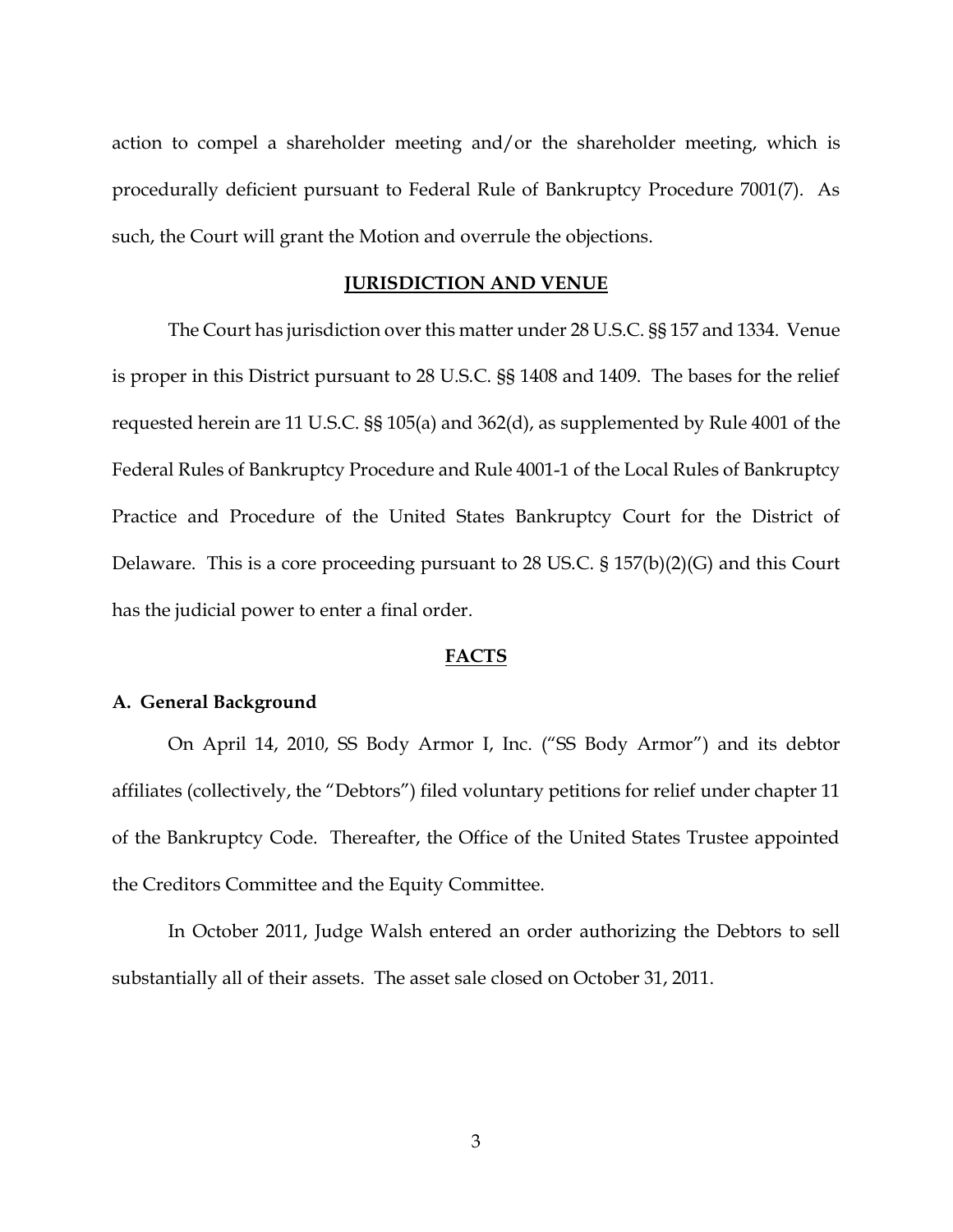#### **B. The Settlement Motion**

 $\overline{a}$ 

Since prior to the petition date, the Debtors have been involved in litigation and other disputes with SS Body Armor's former CEO, David H. Brooks<sup>3</sup> ("David Brooks"), Jeffrey Brooks' brother, and with a class of shareholders ("Class Plaintiffs") that commenced a class action ("Class Action") in 2005 against SS Body Armor, among others, in the Eastern District of New York (the "EDNY District Court") alleging securities fraud.

After David Brooks' conviction but before his sentencing, in or around June 2011, the Debtors, the Class Plaintiffs and David Brooks, among other parties, commenced settlement negotiations to resolve the parties' competing claims to two pools of funds: (i) approximately \$180 million of restrained assets (the "Restrained Funds"); and (ii) approximately \$37 million (the "Escrowed Funds") held by counsel to the Class Plaintiffs and plaintiff's counsel in a related derivative action ("Derivative Action") in connection with a 2006 settlement of the Class Action and the Derivative Action. The contemplated global settlement also would have resolved, in addition to the Class Action and the Derivative Action, a variety of other litigation matters involving the Escrowed Funds, including two appeals to the United States District Court for the District of

<sup>3</sup> In 2010, David Brooks was criminally convicted on fourteen counts including securities fraud, mail and wire fraud, insider trading, obstruction of justice and material misstatements to auditors. David Brooks also pled guilty to tax counts of conspiracy to defraud the IRS and false filing of tax returns. In 2013, the EDNY District Court sentenced David Brooks to 17 years in prison for his criminal conduct.

SS Body Armor's former Chief Operating Officer, Sandra Hatfield, and former Chief Financial Officer, Dawn M. Schlegel, were also indicted based on, among other things, the same misconduct alleged in the Class Action and the Derivative Action. Hatfield was eventually convicted of conspiracy to commit securities fraud, securities fraud, conspiracy to commit mail and wire fraud, three counts of insider trading, conspiracy to obstruct justice, and obstruction of justice; and was sentenced to seven years in federal prison. Schlegel pled guilty to securities fraud conspiracy and tax fraud conspiracy and was sentenced to three years of supervised release. David Brooks, Hatfield and Schlegel are referred to herein as the "EDNY Defendants."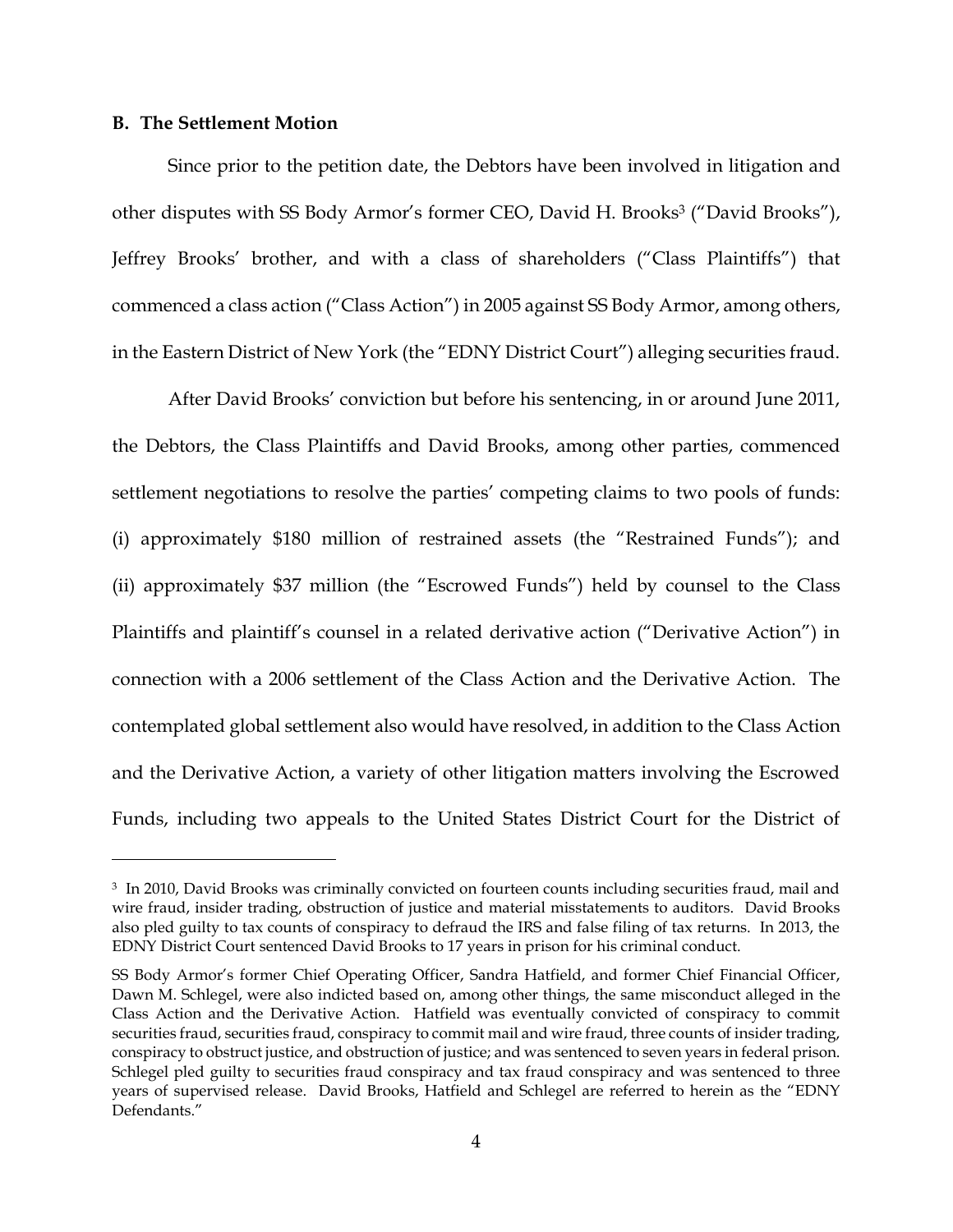Delaware (the "DE District Court") from Judge Walsh's order approving the Debtors' rejection of the 2006 settlement, an adversary proceeding commenced by the Debtors in this Court seeking turnover of the Escrowed Funds,<sup>4</sup> and a related appeal and motion to withdraw the reference filed by plaintiffs in the Derivative Action and the Class Action.

At David Brooks' sentencing, the EDNY District Court found that SS Body Armor and its shareholders (including the Class Plaintiffs) were victims of David Brooks' criminal conduct and were entitled to restitution. SS Body Armor has asserted, with the Government's support, a restitution claim of \$117 million, while the Class Plaintiffs have asserted a restitution claim of approximately \$186 million.<sup>5</sup>

<sup>4</sup> Adv. Case No. 10-55361 ("Turnover Action"). Debtors sought declaratory judgment that the Escrowed Funds are property of the Debtors' estate and that any adverse claims thereto are not interests in property but are at most, unsecured claims for rejection damages. David Brooks has moved to dismiss the Turnover Action. Plaintiff's counsel in the Derivative Action also filed a motion to dismiss the Turnover Action, a motion for determination that the Turnover Action is not a core proceeding ("Core Motion"), a motion to stay the Turnover Action ("Stay Motion"), and a motion to withdraw the reference. In May 2011, Judge Walsh denied the Stay Motion and the Core Motion. Plaintiffs in the Derivative Action filed a notice of appeal to the DE District Court from the order on the Core Motion. The DE District Court stayed the appeal from the order denying the Core Motion and the motion to withdraw the reference through March 4, 2015, and this Court granted a corresponding stay of the Turnover Action. *See* Adv. Case No. 10-55361, D.I. 160.

Adv. Case No. 11-51759 ("Injunction Adversary Proceeding"). Debtors filed an action against Jeffrey Brooks and the Jeffrey R. Brooks Individual Retirement Account ("Brooks IRA"). The Debtors also filed a preliminary injunction motion, in which the Debtors requested that the Court stay an action filed in New York State Court by the Brooks IRA against some of the Debtors' former officers and directors. In that New York State Court action, Jeffrey Brooks and the Brooks IRA asserted claims relating to the decision to deregister SS Body Armor as a publicly-traded company, which was authorized by Judge Walsh in an order approving a consent agreement between SS Body Armor and the SEC. D.I. 1259. The order approving the consent agreement between SS Body Armor and the SEC was appealed by David Brooks to the DE District Court and later stayed through March 4, 2015. The New York State Court action was also stayed through March 4, 2015.

<sup>5</sup> On March 27, 2015, the EDNY District Court ordered that, among other things: (a) the EDNY Defendants must pay restitution to SS Body Armor in the amount of approximately \$53.9 million; and (b) the EDNY Defendants must pay restitution, in a total amount of approximately \$37.6 million, to those individuals that have been identified as victims by virtue of holding their common stock in SS Body Armor during the relevant time.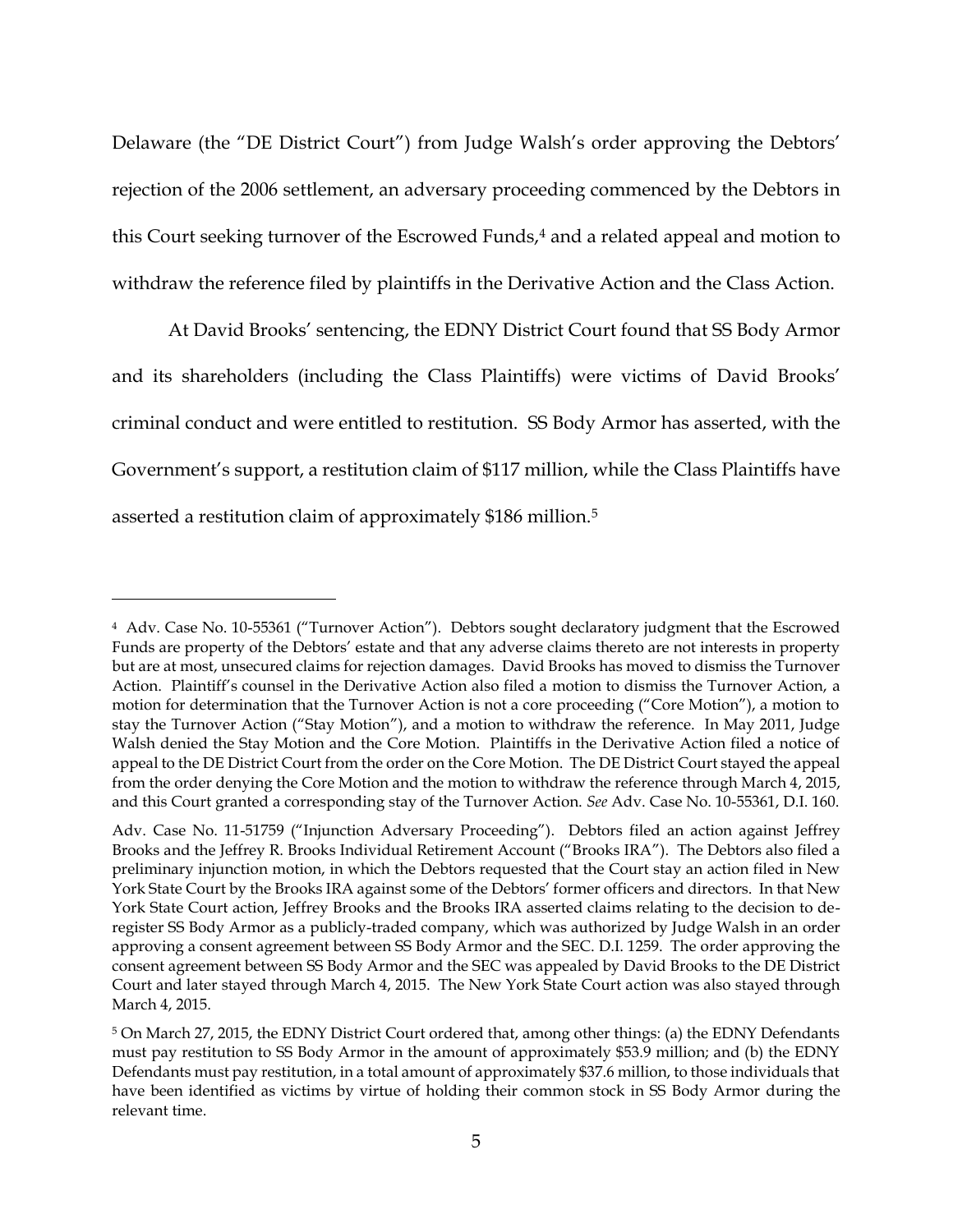Prior to David Brooks' sentencing, in December 2011, the Debtors, the Class Plaintiffs, the plaintiffs in the Derivative Action, and David Brooks, among other parties, executed a global settlement term sheet. The parties then commenced the process of seeking approval of the global settlement from the Government and EDNY District Court. In late 2013, however, David Brooks abandoned the global settlement.

Thereafter, the Debtors, the Class Plaintiffs and the plaintiffs in the Derivative Action continued to engage in settlement negotiations and eventually executed a term sheet in November 2014. The Debtors proceeded to file a motion to approve the settlement, pursuant to Bankruptcy Rule 9019 (D.I. 2735) (the "Settlement Motion"). The proposed settlement provides the Debtors with an exit strategy for these chapter 11 cases, resolves the litigation matters pending among the parties in this Court, the DE District Court and the EDNY District Court, and provides for a 50/50 allocation of the restitution/forfeiture awards to the Debtors and the Class Plaintiffs. More specifically, the proposed settlement term sheet (a) resolves competing claims to approximately \$180 million restrained in connection with the criminal action against David Brooks, (b) provides for an interest-free \$20 million loan to the Debtors to fund a chapter 11 plan that the Creditors' Committee has agreed to co-sponsor,<sup>6</sup> and (c) resolves claims asserted in the Class Action and a variety of other litigation matters pending in this Court, the DE District Court and the EDNY District Court.

<sup>6</sup> On March 17, 2015, the Debtors and the Creditors Committee filed a proposed plan (D.I. 2934) and related disclosure statement (D.I. 2935). A hearing on the disclosure statement is scheduled for June 4, 2015.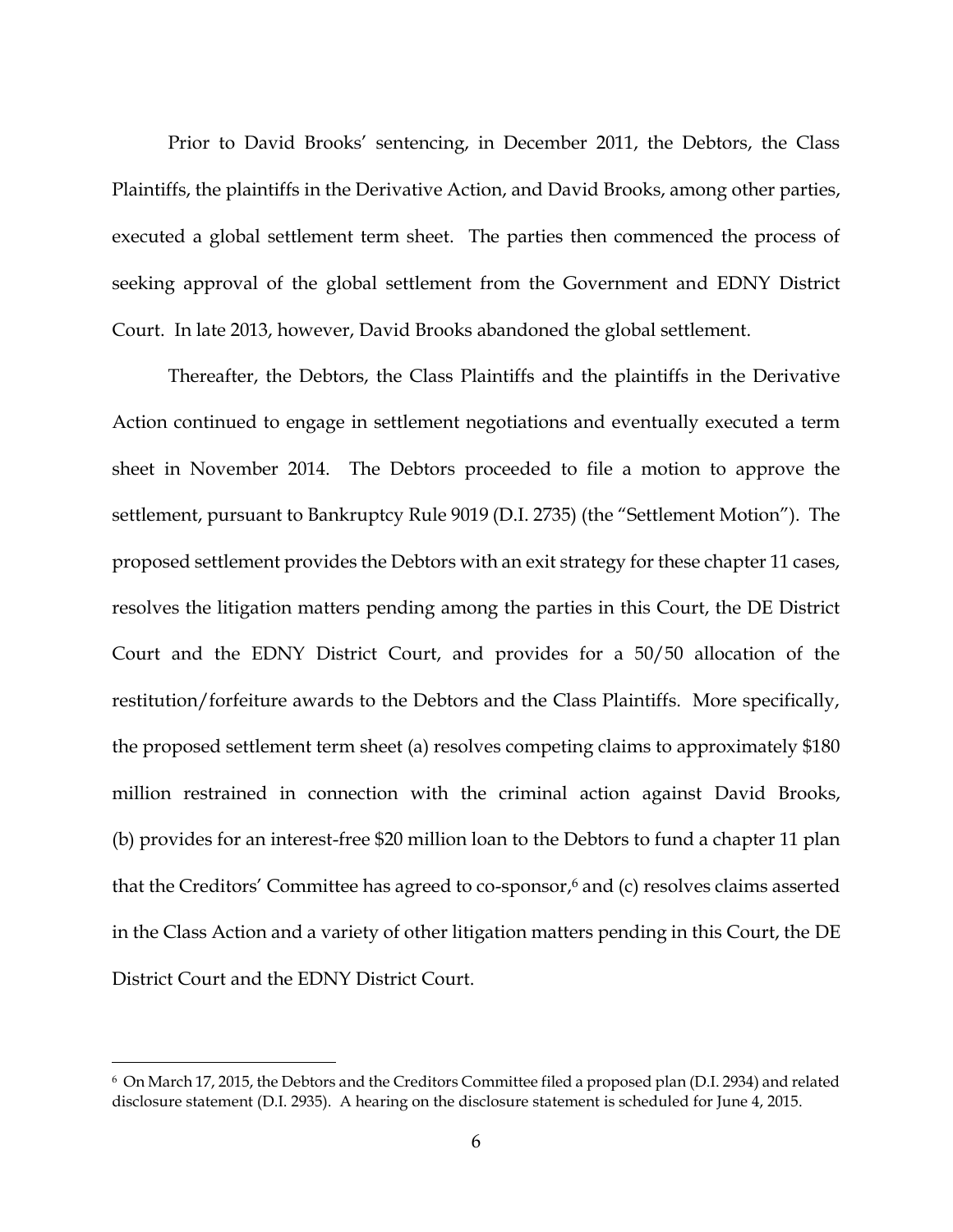The settlement agreement has been executed and the Settlement Motion was scheduled to be heard on April 1, 2015.<sup>7</sup> However, on March 30, 2015, the Debtors requested that the April 1 hearing go forward as a "case status conference."8 The Debtors made this request due to entry of a restitution order by the EDNY District Court, on March 27, 2015, in the criminal action against the EDNY Defendants. As mentioned earlier, the EDNY District Court ordered that, among other things: (a) the EDNY Defendants must pay restitution to SS Body Armor in the amount of approximately \$53.9 million; and (b) the EDNY Defendants must pay restitution, in a total amount of approximately \$37.6 million, to those individuals that have been identified as victims by virtue of holding their common stock in SS Body Armor during the relevant time. As this restitution award is a substantial component of the settlement agreement in the Settlement Motion and was less than the Debtors anticipated, the Debtors requested that the April 1 hearing on the Settlement Motion become a case status hearing; although, the Debtors have not withdrawn the Settlement Motion. The Court has continued the hearing on the Settlement Motion until May 12, 2015.

#### **C. Corporate Governance**

SS Body Armor is a Delaware corporation. Jeffrey Brooks is an owner of common stock in the company. SS Body Armor's by-laws require an annual meeting of its shareholders; yet SS Body Armor has not held a meeting of its stockholders since

<sup>7</sup> To date several parties have objected to the Settlement Motion: D. David Cohen, former general counsel of the Debtor and a current shareholder (D.I. 2921, 2923); Jon E. Jacks, a shareholder (D.I. 2938); David Brooks (D.I. 2941), the Equity Committee (D.I. 2945), and a group of former directors (D.I. 2946).

<sup>8</sup> D.I. 2958.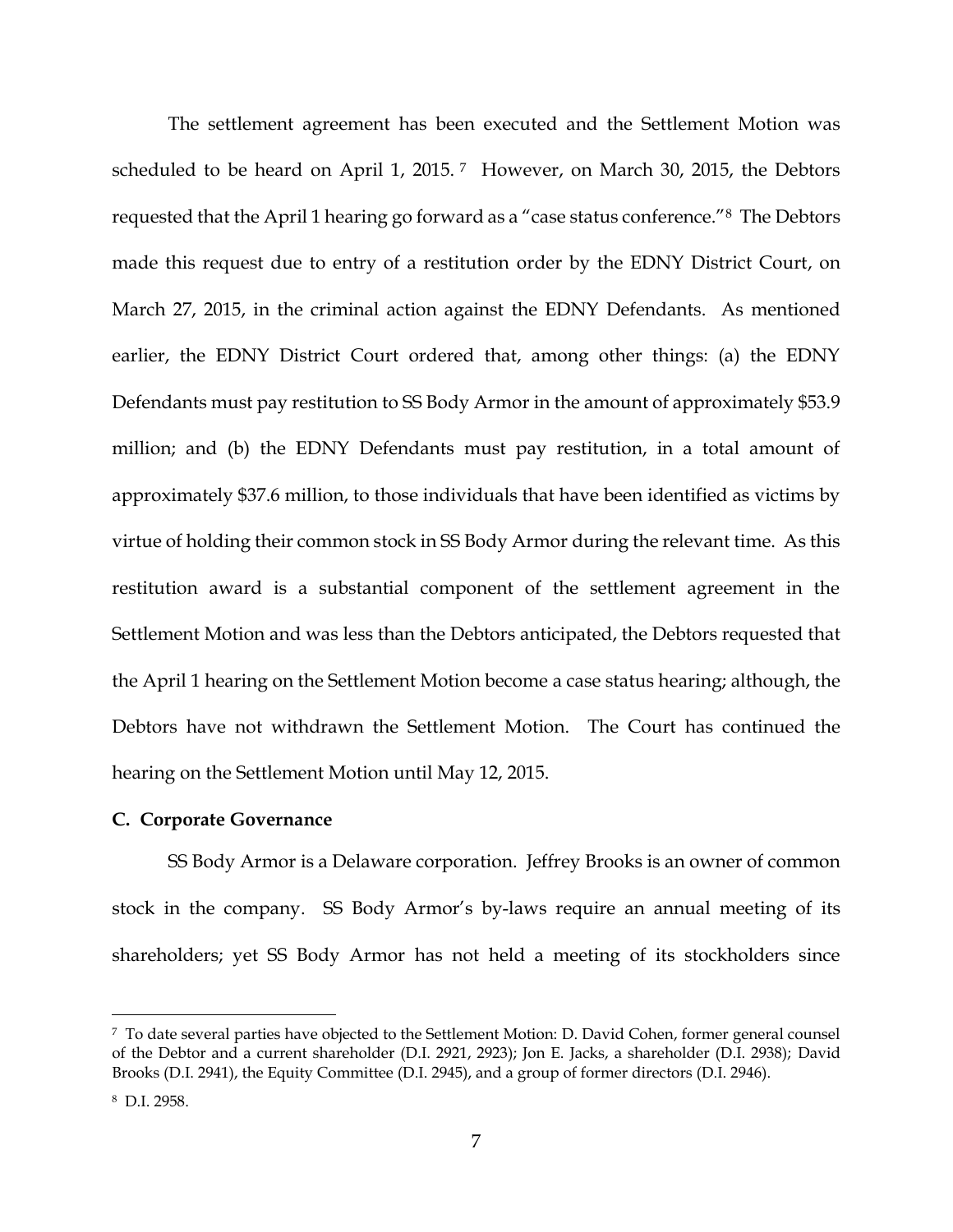September 9, 2009. On November 28, 2014, pursuant to 8 Del. C. § 211, Jeffrey Brooks issued a demand that a shareholder meeting be held (the "Demand"). To date, no shareholder meeting has been scheduled or held, and, in fact, SS Body Armor opposes any efforts to schedule or hold such meeting.

Through the pending Motion, Jeffrey Brooks seeks to enforce his shareholder remedies under 8 Del. C. § 211 in the Delaware Court of Chancery. In relevant part, section 211(c) of the Delaware Code provides:

> If there be a failure to hold the annual meeting or to take action by written consent to elect directors in lieu of an annual meeting . . . for a period of 13 months after the latest to occur of the organization of the corporation, its last annual meeting or the last action by written consent to elect directors in lieu of an annual meeting, the Court of Chancery may summarily order a meeting to be held upon the application of any stockholder or director.<sup>9</sup>

In the pending Motion, Jeffrey Brooks asserts that he is entitled to commence a proceeding in the Court of Chancery to compel SS Body Armor to hold a shareholder meeting and requests a ruling that such a proceeding would not violate the automatic stay, or, in the alternative, relief from the automatic stay in order to commence such a proceeding in Chancery Court.

Jeffrey Brooks has not asserted any specific reasons for requesting a shareholder meeting; however, the Debtors assert that Jeffrey Brooks is seeking the meeting to vote the family's approximately 25% interest in the company to elect a new board of directors that would then reevaluate/abandon the global settlement and the Settlement Motion.

<sup>9</sup> Del. Code Ann. tit. 8, § 211(c) (West).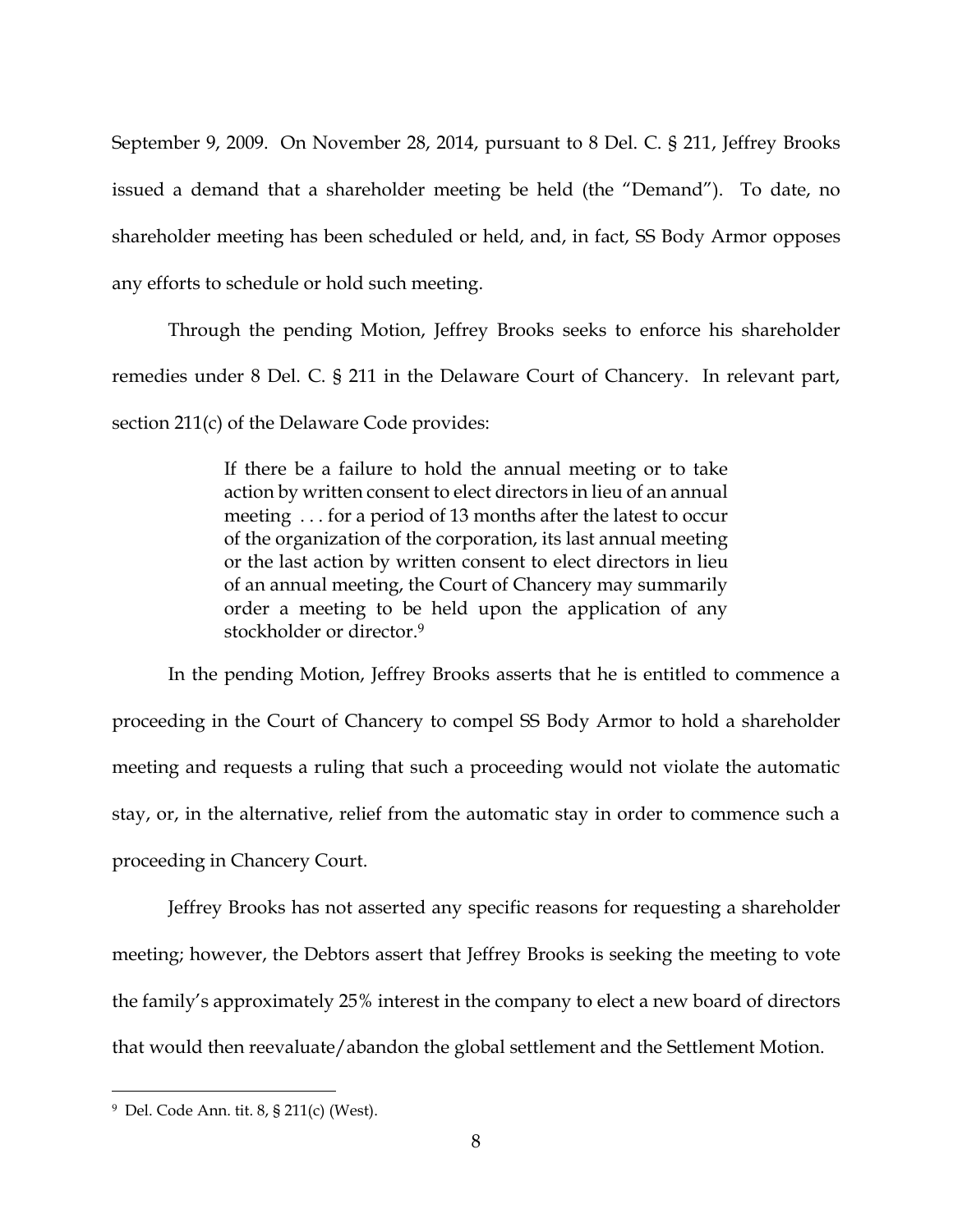The Motion is fully briefed and the Court held an evidentiary hearing on March 19, 2015 (the "Hearing"). This is the Court's decision thereon.

### **D. Evidence Presented at the Hearing**

At the Hearing, the Debtors presented evidence in support of their objection through the testimony of Scott Avila<sup>10</sup> of Deloitte Transactions and Business Analytics LLP, the current chief restructuring officer of the Debtors. Mr. Avila testified that the Debtors have no current operations and, in addition to \$217,000 in cash, the only assets of the Debtors are claims against the Restricted Funds and the Escrowed Funds.11 He further testified that the current board of directors ("Board"), which does not include any member of the Brooks family, has authorized the plan, as filed, as well as the disclosure statement both of which incorporate the global settlement approved by the Board. <sup>12</sup> Mr. Avila opined that the proposed settlement, as well as the plan and disclosure statement, are reasonable exercises of the Board's business judgment.13 Mr. Avila continued that no other alternatives have been presented to him nor has he been able to research any other viable options for the Debtors' rehabilitation.14 Mr. Avila testified that conversion to Chapter 7 would only increase costs and cause delay.15 Mr. Avila also testified that he did not think there were any advantages to the stakeholders in replacing the Board at this

<sup>10</sup> *See* Tr. 11:9 -23:4 (The transcript lists the witness' name as "Scott Abila;" which is a typographical error.). 11 Tr. 12:12-14; 12:23-13:11.

<sup>12</sup> Tr. 14:22-24. *See also* 2934 (liquidating plan) and 2935 (disclosure statement) (both filed on March 17, 2015)**.**

<sup>13</sup> Tr. 14:25-15:14.

<sup>14</sup> Tr. 15:15-19.

<sup>15</sup> Tr. 18:2-15.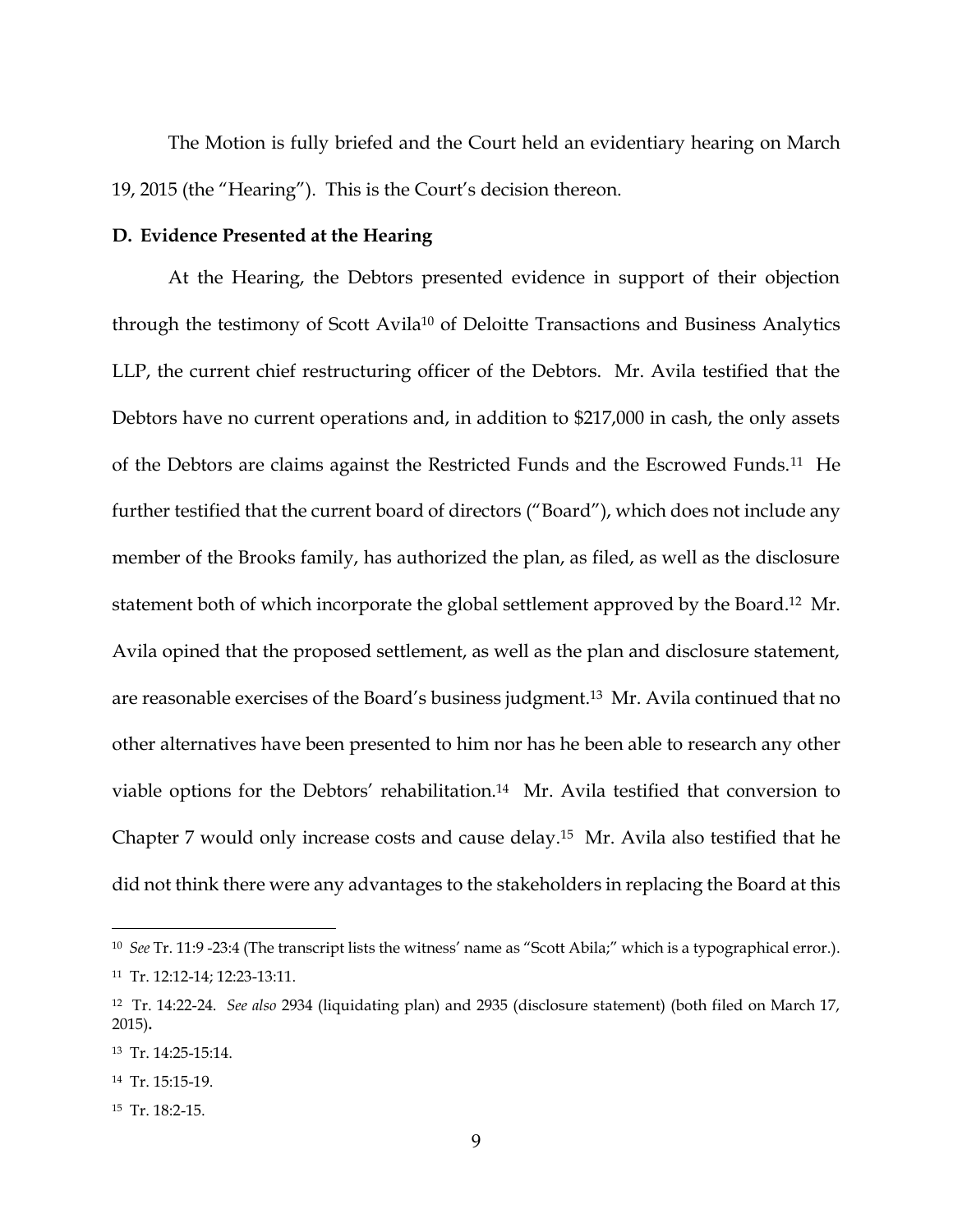point in the bankruptcy case. <sup>16</sup> Finally, Mr. Avila testified that he believes Jeffrey Brooks had an "inherent conflict of interest" as the Restrained Funds came from his brother, David Brooks. 17

The Court also heard testimony in support of the Motion from D. David Cohen, former General Counsel and Executive Vice-President of SS Body Armor, and a current shareholder.<sup>18</sup> Mr. Cohen testified that he believed corporate governance was very important and he encouraged the Court to grant the Motion. Mr. Cohen testified that he has met with David Brooks and together they have presented an alternative to the Equity Committee.19 Mr. Cohen also testified that he did not believe the proposed plan was viable or that the EDNY District Court would release the Restricted Funds or the Escrowed Funds to the Debtors.<sup>20</sup>

Jeffrey Brooks did not present any evidence at the Hearing other than the uncontested facts that SS Body Armor has not held a shareholder meeting since 2009 and the Board opposes holding such a meeting at this time.

<sup>16</sup> Tr. 19:21-20:3.

<sup>17</sup> Tr. 20:4-13.

<sup>18</sup> Tr. 23:16-44:14.

<sup>19</sup> Tr. 31-20. Mr. Cohen testified that David Brooks and a potential "Wall Street investor" would be willing to fund an alternative plan in these cases. Tr. 38:21-39:12. However, no further detail was provided at the hearing.

<sup>20</sup> Tr. 40:12-41:9.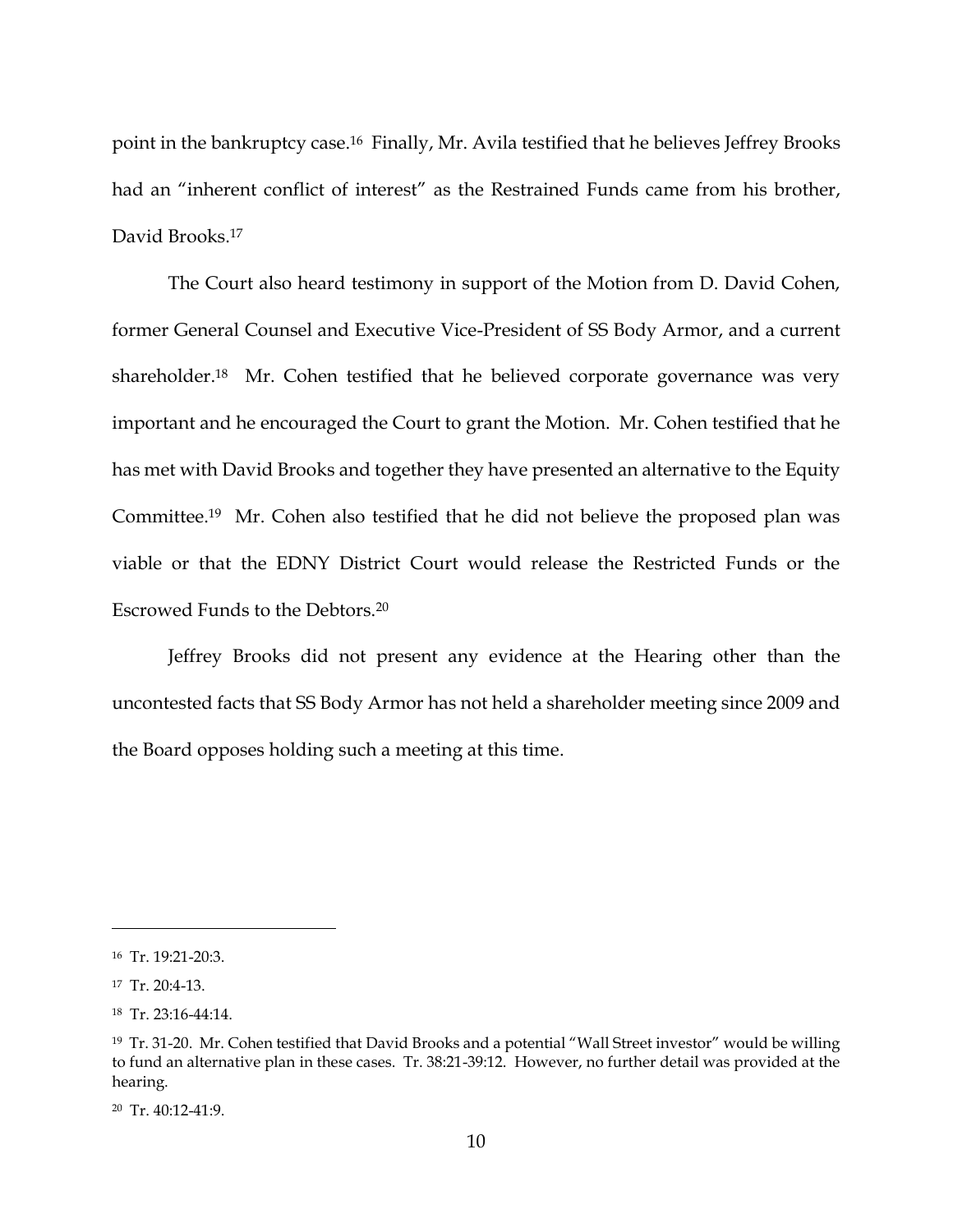#### **ANALYSIS**

#### **A. Parties' Arguments**

Jeffrey Brooks asserts that the automatic stay does not bar an action to compel a meeting of shareholders, as such the Court should allow him to commence his proposed action in Chancery Court. He continues that *even if* the automatic stay is applicable, the Court should grant him relief from the automatic stay, for cause shown, in order to commence the Chancery Court action. He asserts that the Debtors' estates will not suffer great prejudice if the Court grants relief from the stay because an action under 8 Del. C. § 211 is a summary proceeding. Furthermore, a Chancery Court proceeding would be unnecessary if SS Body Armor recognizes and honors the Demand, its own by-laws, and Delaware corporate law. Jeffrey Brooks continues that a shareholder meeting will not deplete the Debtors' assets nor cause undue hardship. In contrast, he asserts that his fundamental, substantive corporate governance rights under Delaware law will be "severely" prejudiced if relief is not granted. Lastly, Jeffrey Brooks argues that public policy favors holding an annual shareholders meeting – as SS Body Armor's failure to hold an annual shareholder meeting since 2009 is a violation of Delaware law and SS Body Armor's by-laws.

The Debtors agree that, as a general rule, shareholders have the right to compel a shareholder's meeting, *except* in the event of "clear abuse" where a board election might result in unsatisfactory management and would jeopardize a debtor's rehabilitation. The Debtors argue that these bankruptcy cases have been marked by years of litigation in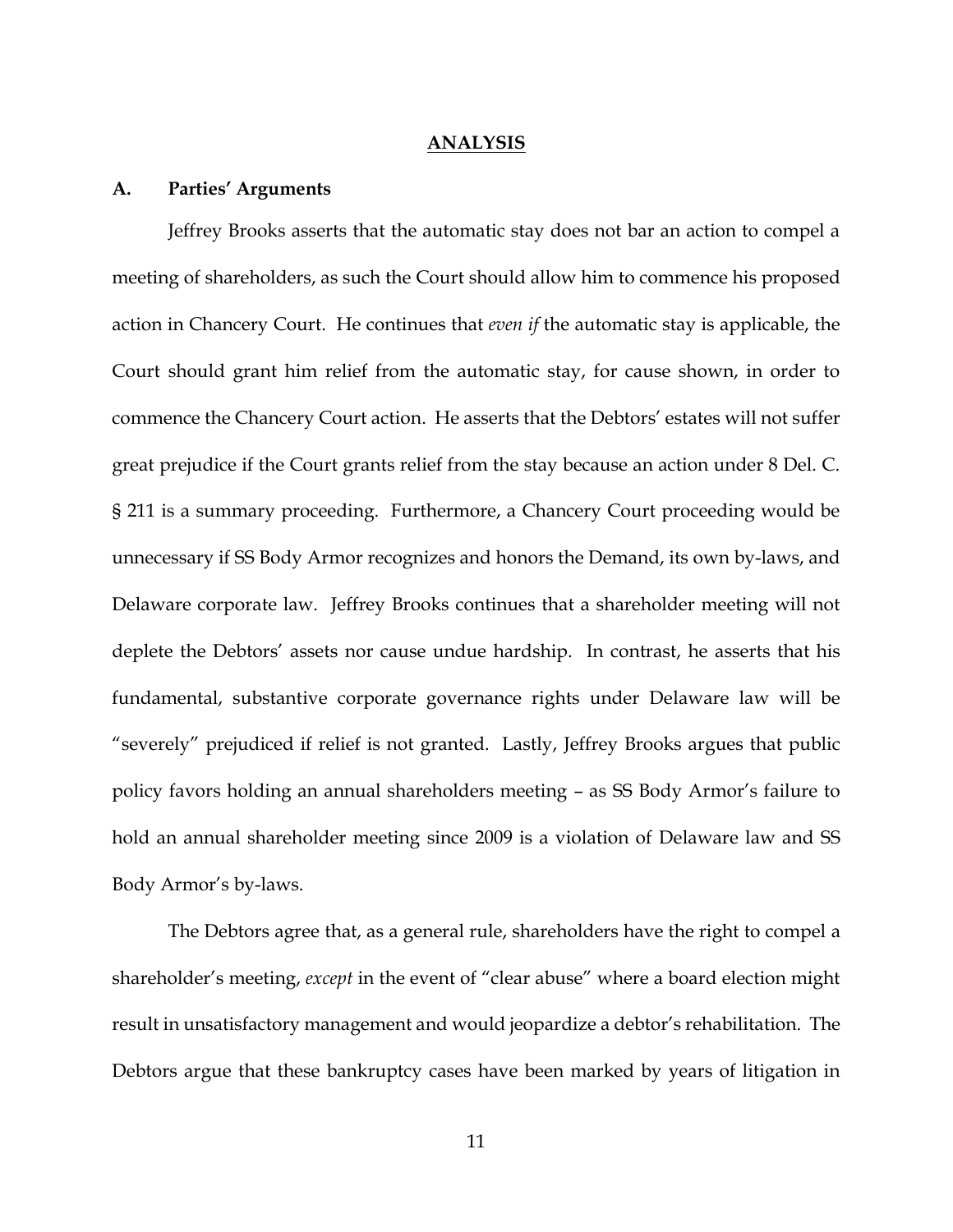which the interests of the Brooks family have been, and remain, directly opposed to the interests of the Debtors, their creditors and their shareholders. The Debtors continue that a new board of directors would seriously threaten and not merely delay the Debtors' prospects of rehabilitation.

## **B. The Automatic Stay Is Not Applicable to an Action in the Chancery Court to Summarily Order a Shareholder Meeting**

The Second Circuit considered the issue of whether a court should issue an affirmative injunction to stop a disputed board election in the case of *In re Johns-Manville Corp.21* The *Johns-Manville* court held that the right of shareholders to compel a shareholders' meeting for the purposes of election a new board of directors continues during reorganization proceedings. In so ruling, the *Johns-Manville* court implicitly approved the Chancery Court's holding in *NKFW Partnes<sup>22</sup>* that "a proceeding in bankruptcy ordinarily will not impair the right of a shareholder to compel an annual meeting."

The *Johns-Manville* court continued that the right to call a meeting may be impaired *only if* the equity holder is guilty of "clear abuse" in attempting to call one.23 It was *not* "clear abuse," however, to call a shareholder meeting to obtain more bargaining power in the negotiation of a plan.<sup>24</sup> But, if the shareholder seeking a meeting was bargaining

<sup>21</sup> *Manville Corp. v. Equity Security Holders Committee (In re Johns-Manville Corp.)*, 801 F.2d 60, 63 (2d Cir. 1986) (hereinafter "*Johns-Manville*").

<sup>22</sup> *NKFW Partners v. Saxon Industries, Inc.*, Case No. 7468, 1984 WL 8234, at \*2 (Del. Ch. Aug. 8, 1984).

<sup>23</sup> *Johns-Manville,* 801 F. 2d at 64.

<sup>24</sup> *Id.* at 64-65. The court cited *In re Bush Terminal Co.*, 78 F.2d 662, 664 (2d Cir. 1935), which expressly upheld the right of a majority shareholder to try to replace the board members for the purpose of advancing the reorganization plan more favorable to equity.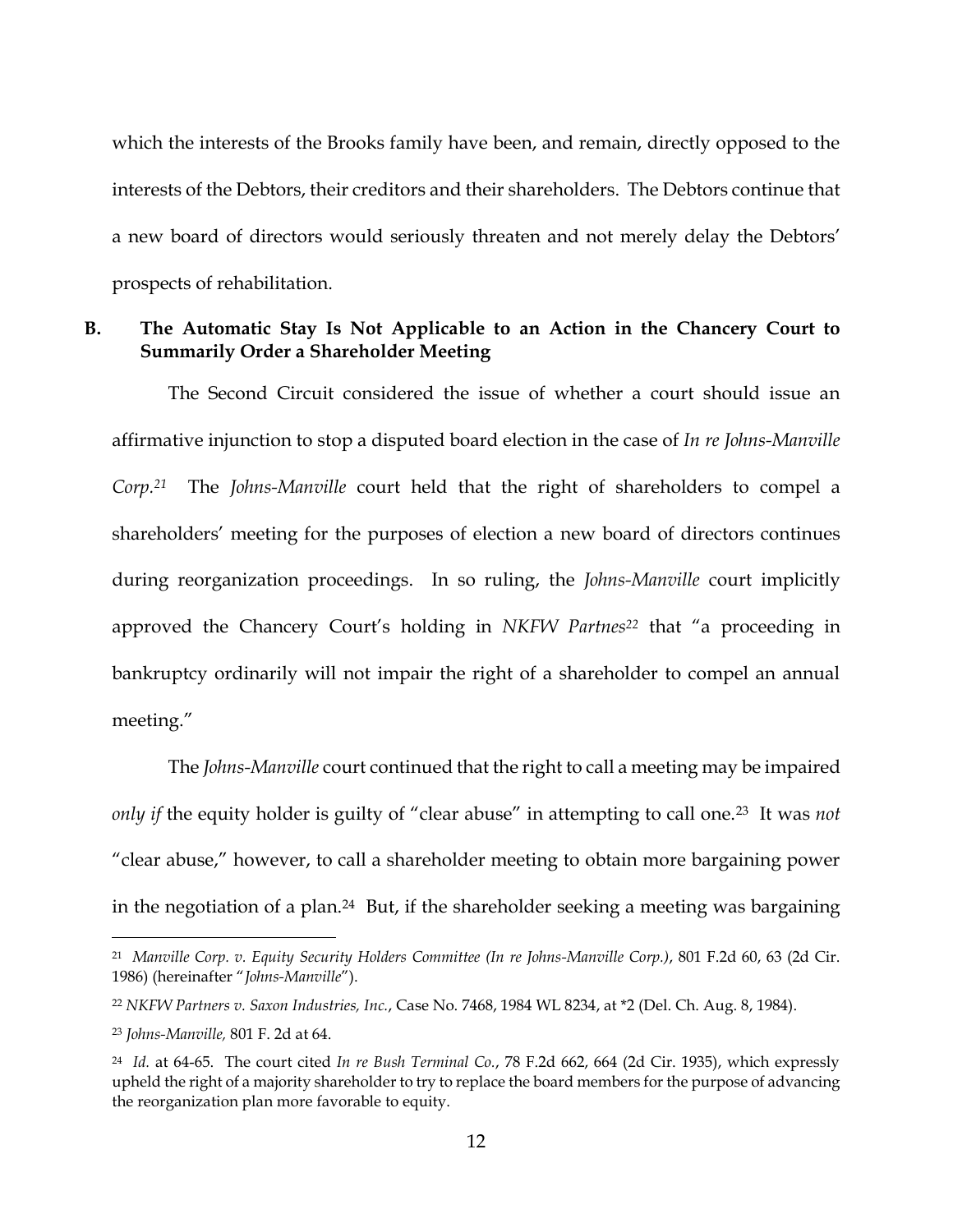in bad faith, or in other words, demonstrated a willingness to risk rehabilitation altogether in order to win a larger share of equity, then such meeting could be prevented. The *Johns-Manville* court held that "clear abuse" hinged on whether "rehabilitation would be seriously threatened, rather than merely delayed."<sup>25</sup>

The *Johns-Manville* court distinguished the facts before it from that of *In re Potter Instrument Co.* In *Potter Instrument Co.*, <sup>26</sup> the appellant was a party to a consent decree with the Securities and Exchange Commission in which he agreed to limit his management in the debtor and not to vote against any action recommended by a majority of the board of directors. The appellant sought a shareholder meeting to circumvent his agreement with the SEC. The *Potter Instrument* court held that the appellant, Potter, was:

> a disgruntled stockholder who [was] frustrated in his efforts to smash the [c]ompanies which he brought into being because he ha<sup>[d]</sup> been ousted from management and control. To permit Potter to control the Debtors through the election of a majority of the Board of Directors would sound the death knell to the Debtors. His objection to the issuance of stock to secured and unsecured creditors would require an Amended Plan, new notice to creditors and new acceptances solicited. There is no showing that interested parties would approve a plan without the issuance of stock.<sup>27</sup>

<sup>25</sup> *Id.* at 66 (citations omitted).

<sup>26</sup> 593 F.2d 470 (2d Cir. 1979) (hereinafter, "*Potter Instrument*"). *Potter Instrument* is a case under the Bankruptcy Act and not the Bankruptcy Code. *Id.* at 472.

<sup>27</sup> *Id.*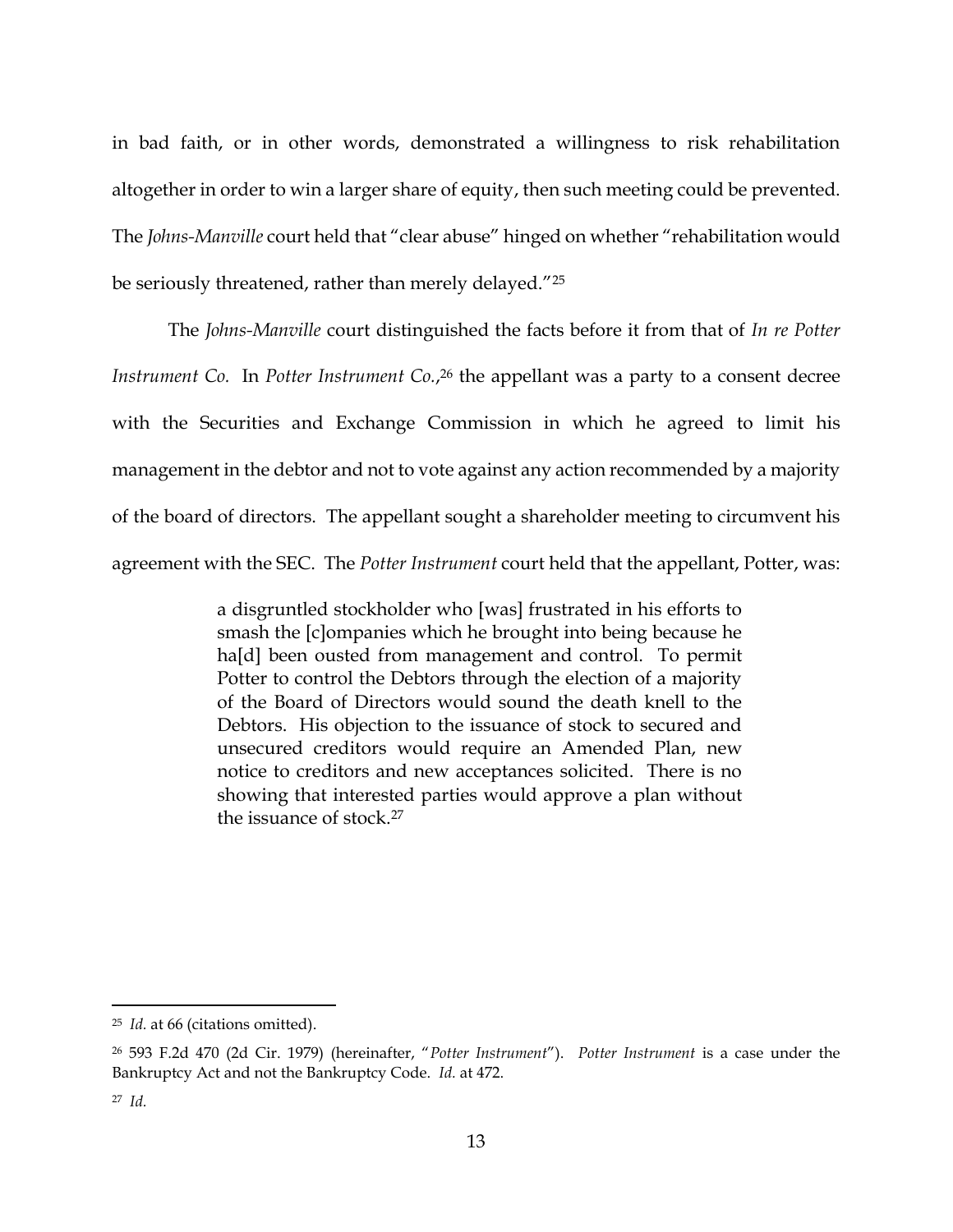The *Potter Instrument* court also noted that Potter had not complied with orders of the Court and it was "doubtful that this Court would approve control, directly or indirectly, of the Debtors by John AT. Potter."<sup>28</sup>

The Chancery Court has also held that a shareholder's right to a meeting is not unfettered when the corporation is in bankruptcy. In *U.S. Energy Systems*, the Chancery Court ordered that the corporation, schedule a shareholder meeting, however, before that meeting was scheduled the corporation filed bankruptcy petitions.<sup>29</sup> U.S. Energy Services then argued that the automatic stay barred the Chancery Court from scheduling a date for the shareholder meeting. The Chancery Court held that there was nothing in the record to show that the shareholder seeking the meeting was guilty of clear abuse, and, thus, scheduled a shareholder meeting. In so holding, however, the Chancery Court held: "If the primary purpose of Chapter 11 is the rehabilitation of debtor corporations, there is no reason to disenfranchise equity holders *so long as their exercise of voting rights does not impair such rehabilitation*."<sup>30</sup>

Similarly, in the case of *In re Marvel Entertainment Group*, the Delaware District Court reviewed a complaint for declaratory and injunctive relief enjoining bondholders and an indenture trustee from voting pledged shares to replace the parent company's

<sup>28</sup> *Id.*

<sup>29</sup> *Fogel v. U.S. Energy Systems, Inc.*, Civil Act. No. 3271, 2008 WL 151857, \*1 (Del. Ch. Jan. 15, 2008) (hereinafter *"U.S. Energy Systems*").

<sup>30</sup> *Id.* at \*2 (footnote and citations omitted) (emphasis added).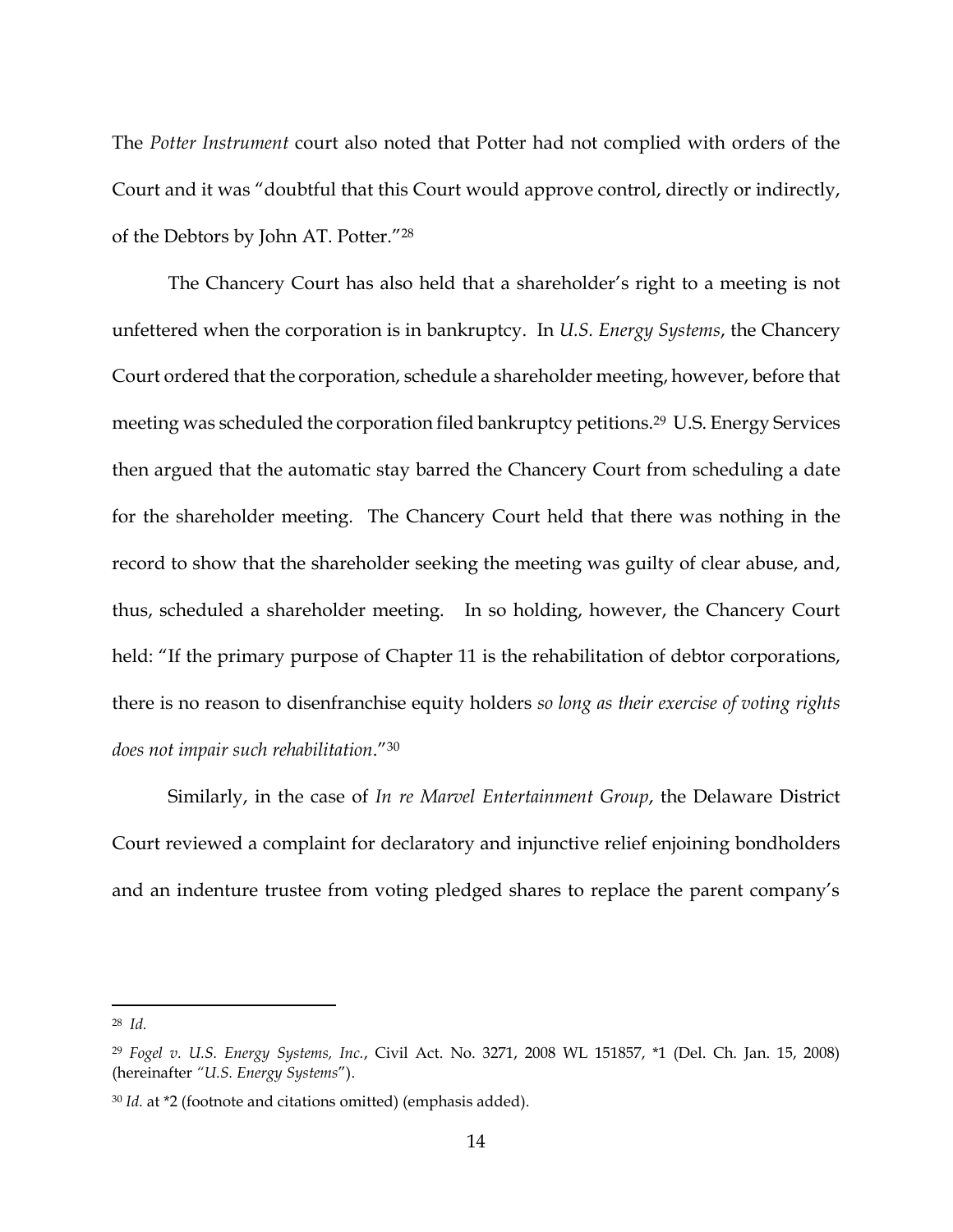board of directors.31 The *Marvel Entertainment* court held that the automatic stay

provisions of the Bankruptcy Code were not implicated by the exercise of a shareholders'

corporate governance rights.32 Relying, in part, on *Johns-Manville*, the court held:

It is well settled that the right of shareholders to compel a shareholders' meeting for the purpose of electing a new board of directors subsists during reorganization proceedings. The right of shareholders to be represented by directors of their choice and thus to control corporate policy is paramount. Shareholders, moreover, should have the right to be adequately represented in the conduct of a debtor's affairs, particularly in such an important matter as the reorganization of the debtor. As a result, the election of a new board of directors may be enjoined only under circumstances demonstrating "clear abuse." "Clear abuse" requires a showing that the shareholders' action in seeking to elect a new board of directors demonstrates a willingness to risk rehabilitation altogether in order to win a larger share for equity. The fact that the shareholders' action may be motivated by a desire to arrogate more bargaining power in the negotiation of a reorganization plan, without more, does not constitute clear abuse.<sup>33</sup>

Finally, in *Matter of Concrete Products, Inc.*, a case somewhat similar to the case *sub* 

*judice*, the bankruptcy court was faced with a dispute among certain shareholders and

existing management of the company.<sup>34</sup> The dispute resulted in a series of meetings of

shareholders with the attempted ouster of the debtor's president. Procedurally, the

<sup>31</sup> *Official Bondholder Committee v. Chase Manhatten [sic] Bank (In re Marvel Entm't Grp., Inc.)*, 209 B.R. 832 (D. Del. 1997) (hereinafter "*Marvel Entertainment*").

<sup>32</sup> *Id.* at 838.

<sup>33</sup> *Id.* (citations and internal quotation marks omitted).

<sup>34</sup> *Minter v. Directors of Concrete Products (Matter of Concrete Products, Inc.)*, 110 B.R. 997 (Bankr. S.D. Ga. 1989) (hereinafter "*Concrete Products*").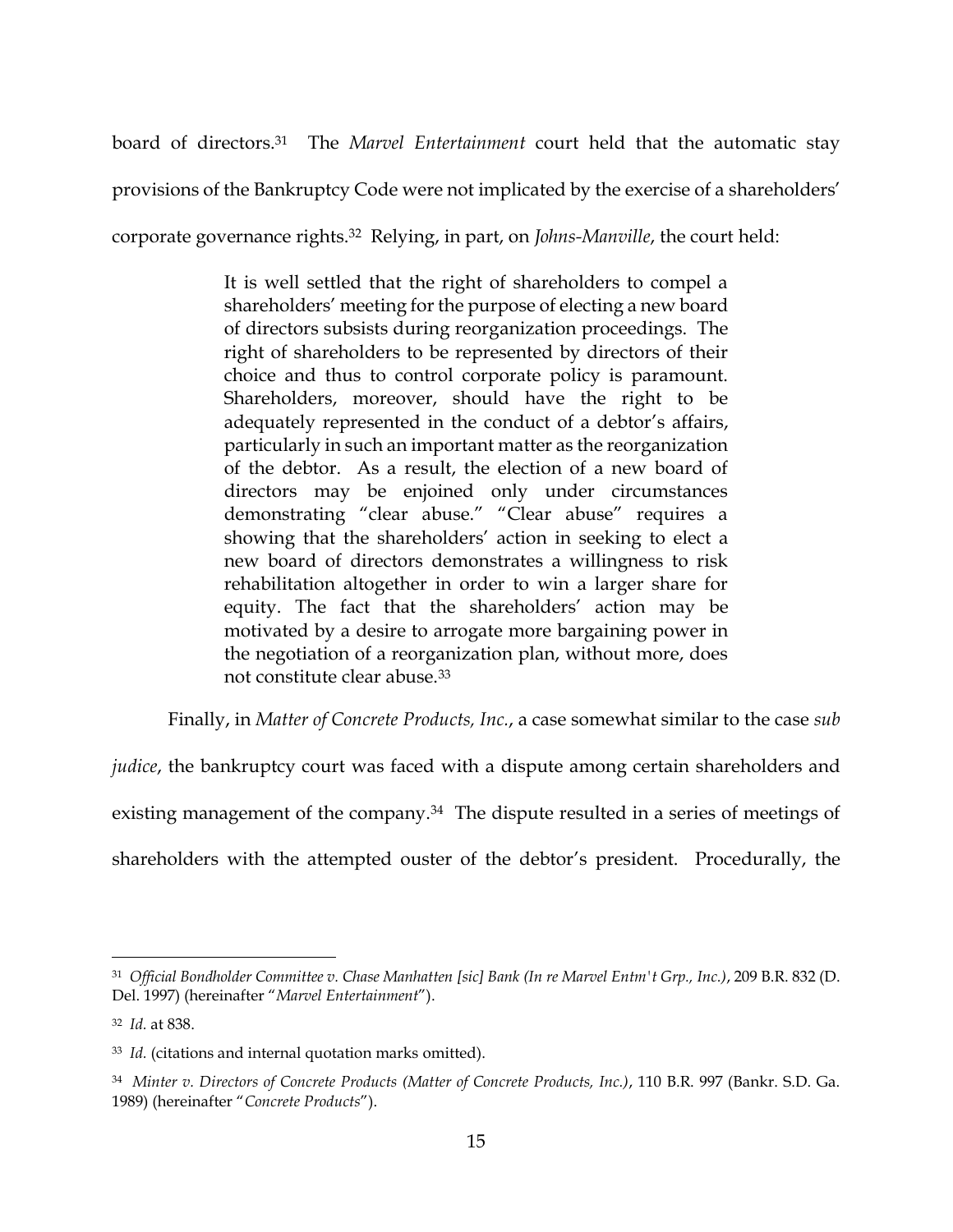former president of the board brought an adversary action seeking to enjoin and to prohibit the board from dismissing him.

The backdrop to this dispute is somewhat involved. The board of the company decided to enter into a joint venture wherein the company purchased 55% of the joint venture. The joint venture became a cash drain on the company and, thus, the president sought purchasers of the company's share of the joint venture to relieve the company of the monthly cash outlay and long-term debt associated therewith. The president found a purchaser that was approved by the board, however, the terms of the sale changed prior to consummation of the transaction. Meanwhile, during the time of the sale negotiations, the son of the chairman of the board ("Zell") supported a slate of directors in opposition of the president. Zell made clear implications in his solicitation of votes for a "new" board that the president was guilty of mismanagement and/or self-dealing. Eventually, Zell had enough proxies to elect a new board and the president was not elected; although Zell was. The newly elected board held a board meeting that did not include the now former president, who formally retained his title as CEO. Although Zell had substantial business experience, he did not have any technical knowledge related to the debtor's business, where, the court held, specialized leadership was essential. Although the bankruptcy court recognized that the right of the board of directors to govern their corporation was a "prerogative ordinarily uncompromised by reorganization," the court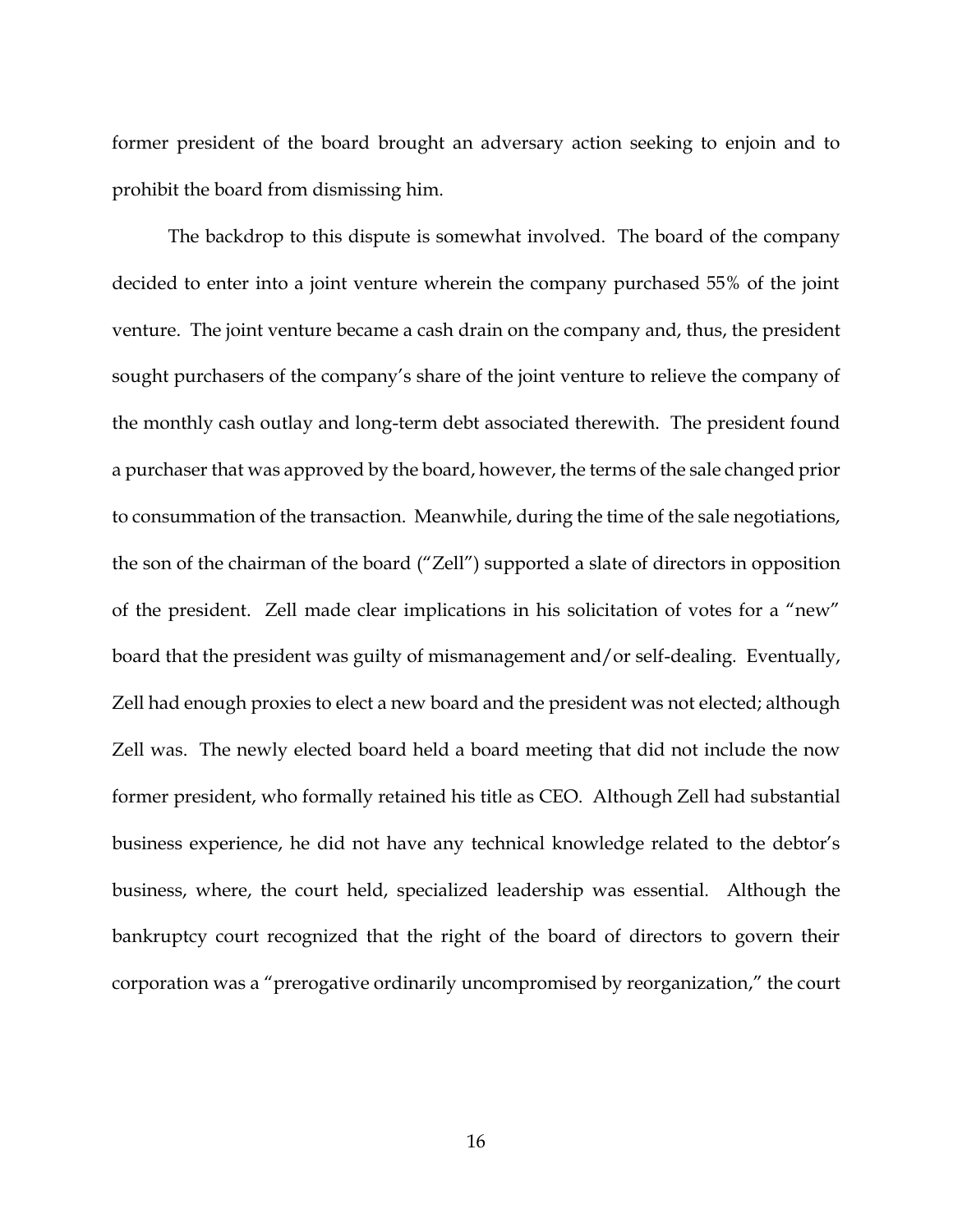noted the "clear abuse" exception.<sup>35</sup> The court noted that "clear abuse" was (i) delay

combined with a (ii) real jeopardy to the reorganization process.<sup>36</sup> The court then held:

The solicitation by a substantial shareholder of proxies which implied, if it did not affirmatively state, that management was guilty of self-dealing and financial irregularities and mismanagement was irregular if not abusive of the rights of management to make out a case for the proxies it was soliciting. This raises the distinct possibility that proxies delivered by some shareholders to Harold Zell were given based upon incomplete or misleading information. Once delivered, Mr. Zell used the proxies to oust the current board and replace it with his hand-picked candidates. Predictably, the board proceeded to elect new officers including Mr. Zell as president, and he attempted to fire Bledsoe [the now former president]. . . . [T]here is enough evidence to find, as I do, that Plaintiffs have shown a substantial likelihood that his and the board's actions were abusive, or that they were so reckless as to constitute serious mismanagement which would seriously threaten the reorganization.<sup>37</sup>

Thus, the bankruptcy court issued a preliminary injunction enjoining the board from taking any action to terminate the employment of the former president or diminishing his duties.

This Court adopts the holdings of *Johns-Manville* and *Marvel Entertainment*. The right of a shareholder to compel a shareholder's meeting for the purpose of election of a new board of directors continues during bankruptcy and the automatic stay is inapplicable to the exercise of that right, including the inception of state court proceedings to compel a shareholder meeting. The right to such a meeting, however, is

<sup>35</sup> *Id.* at 1000 (*citing Johns-Manville*, 801 F.2d at 64-66*; Potter Instrument Co., Inc.*, 593 F.2d at 475).

<sup>36</sup> *Id.*

<sup>37</sup> *Concrete Products, Inc.*, 110 B.R. at 1000-01 (citations omitted).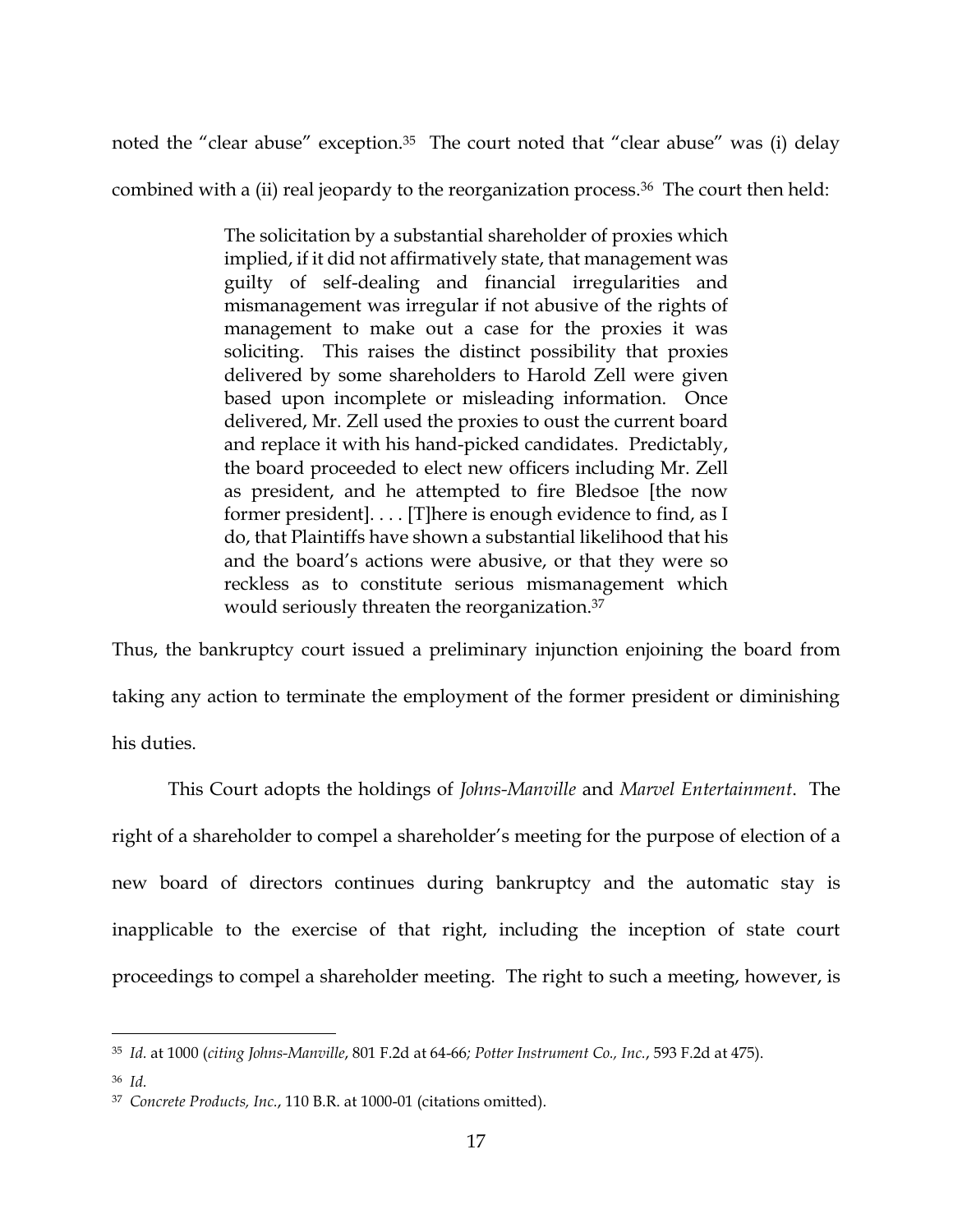not unfettered. As recognized by the courts in *Johns-Manville*, *U.S. Energy Systems*, *Marvel Entertainment* and *Concrete Products*, the bankruptcy court may enjoin the occurrence of a shareholder meeting as well as the implementation of the results of such a meeting when there is "clear abuse," in other words, a showing of delay and real jeopardy to a debtor's reorganization.

There is an argument to be made that clear abuse may be present in this case. The Debtors' opposition to the Motion based on the clear abuse exception is, nonetheless, procedurally improper. Rule 7001 of the Federal Rules of Bankruptcy Procedure states: "The following are adversary proceedings  $\dots$  (7) a proceeding to obtain an injunction or other equitable relief . . . ." Based on the plain reading of Rule 7001(7), the Court may not prevent or enjoin an action to compel a shareholder meeting based on the Motion and responses before it.38 However, if the Debtors were to file and adversary action along with a motion for an injunction, this Court might enjoin the occurrence of the shareholder meeting and/or the implementation of the results of the meeting upon a showing of "clear abuse."39 The merits of any such action is for another day.

<sup>38</sup> *See also In re WorldCORP, Inc.*, 252 B.R. 890, 895 (Bankr. D. Del. 2000).

<sup>39</sup> Alternatively, the Debtors could also make such "clear abuse" arguments before the Chancery Court in response to Jeffrey Brooks' motion to compel a shareholder meeting. *See, supra*, discussion of *U.S. Energy Systems*, at p. 14.